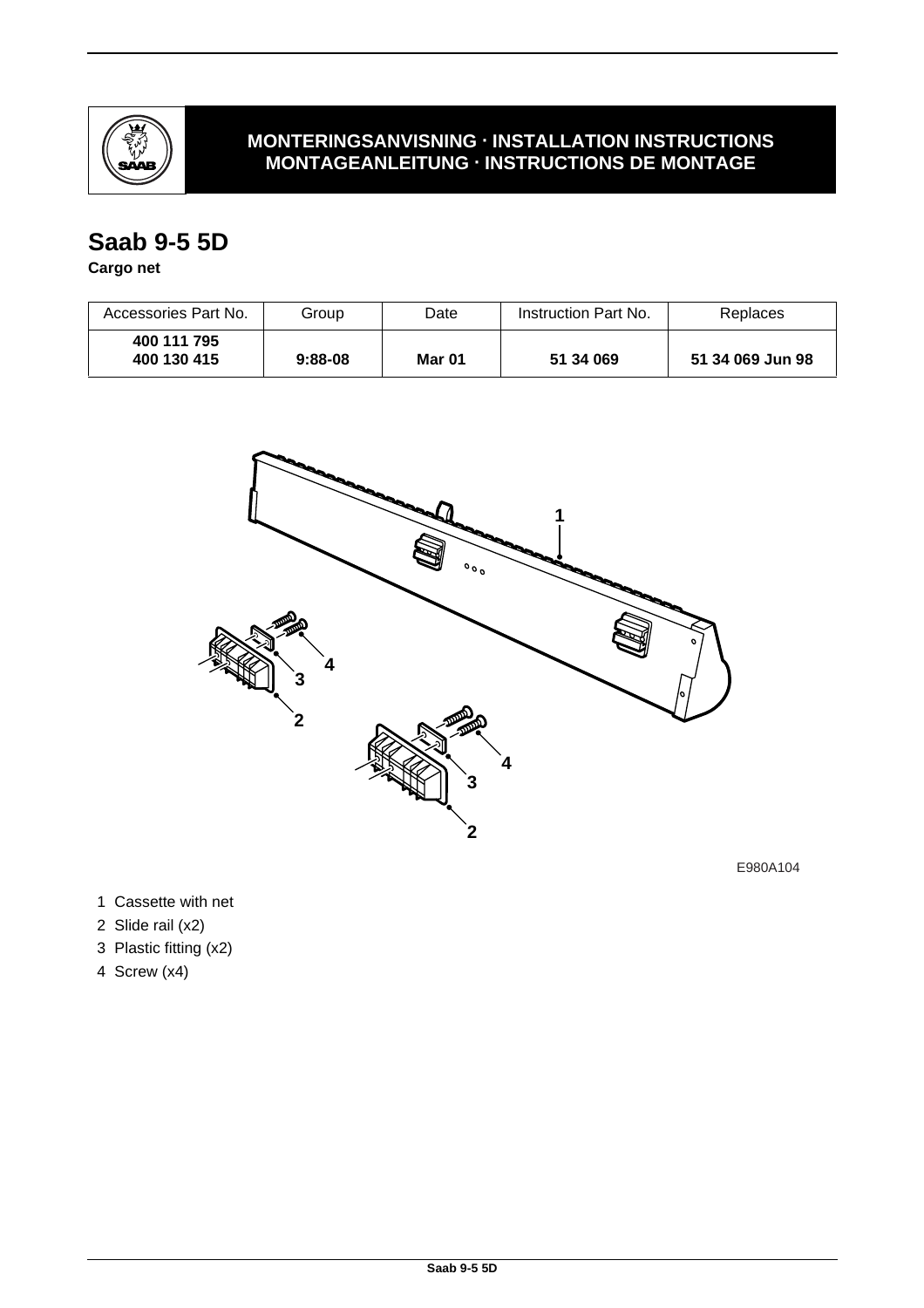

- 1 Fold the entire backrest forwards. Remove the plastic cover over the hinge fitting on the lefthand section (the 60% section).
- 2 Lift up the front part of the luggage compartment floor and remove the trim from the back of the left-hand backrest.
- 3 Make two rectangular holes as marked on the reverse side of the trim.
- 4 Refit the trim on the backrest, making sure that the trim fastens securely in the clips.

#### **Note**

If necessary, tap the upper part of the backrest against the trim if there is a gap between backrest and trim. Compare it with the smaller backrest section.

Refit the cover over the hinge fittings and fit the luggage compartment floor back in place.